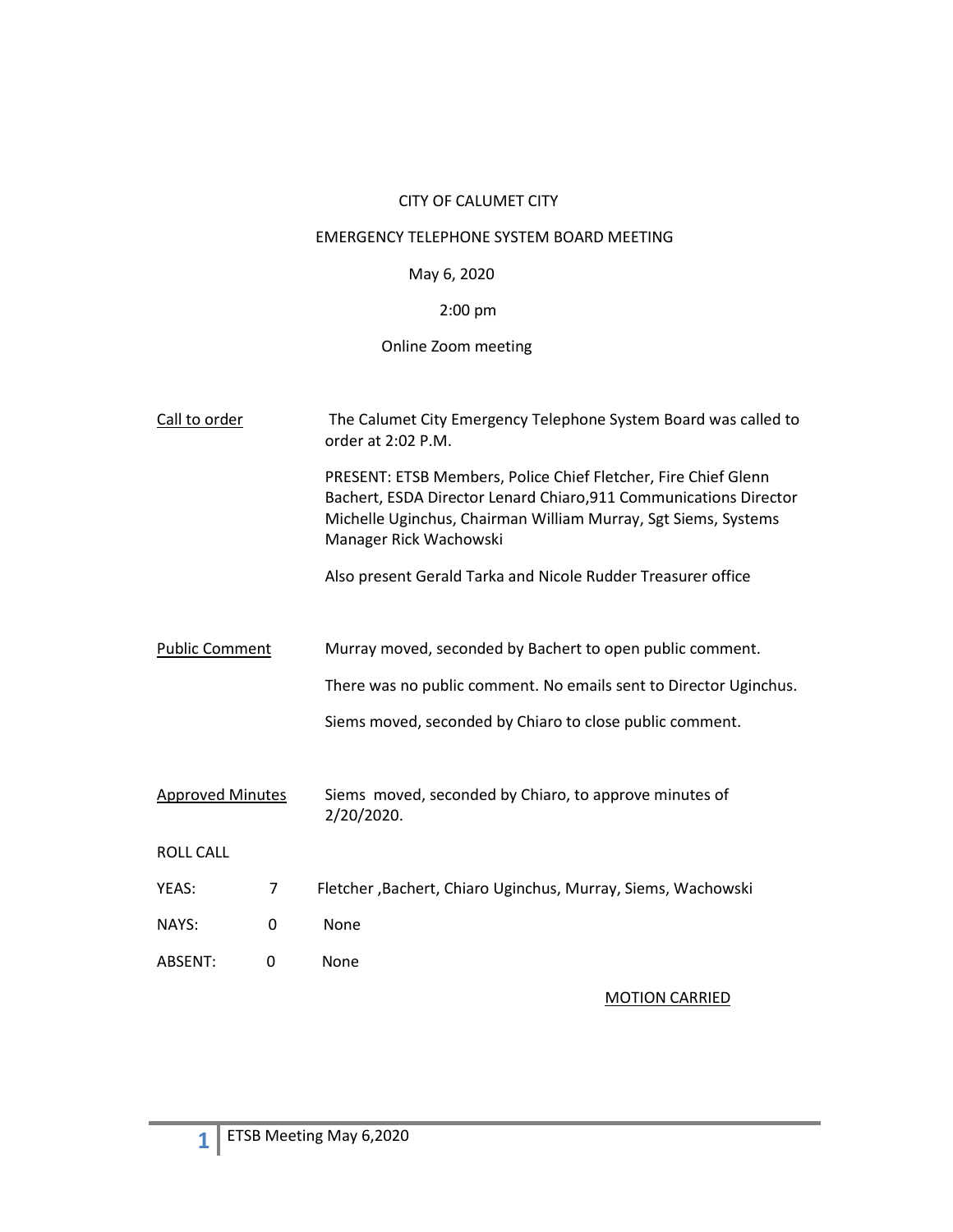### Old Business

### Via/Konsolidated contract

Wachowski reached out to VIA to set up meeting to discuss the 2020 contract. Wachowski stated due to current situation with the pandemic be best to not to pursue purchasing a new server and work with VIA for remainder of 2020. The ETSB Board can discuss the purchase of a new server at later date. Murray asked for motion to defer to next meeting.

VIA/Konsolidated contract Siems moved, seconded by Wachowski to defer VIA/Konsolidated contract till next meeting.

ROLL CALL

| YEAS:   | $\overline{7}$ | Fletcher, Bachert, Chiaro Uginchus, Murray, Siems, Wachowski |
|---------|----------------|--------------------------------------------------------------|
| NAYS:   | $\Omega$       | None.                                                        |
| ABSENT: | $\Omega$       | None.                                                        |

#### MOTION CARRIED

#### New Business

No new Business

Treasurer's Report Nicole Rudder and Gerald Tarka were present from the Treasurer's office.

Rudder went discussed the bank statements for month of March and April. Rudder discussed the bill listing and advises that Director Uginchus is working with Motorola Solutions for credit for Hip Link and \$3,460.08 and this amount can be removed from the bill listing. The ETSB Board also removed the payment to VIA in amount of \$6,757.00. Rudder also advised that Miner Electronics sent June Invoices for payment Board approved to add payment for \$3,930.76 for managed services and for \$227.50 for repair to the room monitor in the dispatch center. Miner Electronics also sent invoice for \$1,556.00 for maintenance which showed an increase of \$30.00 for the Eventide recorder. Director Uginchus advised was not aware of what that charge was for and to defer to render payment till spoke with Miner Electronics. The original bill listing was for \$31,044.39 and was amended to \$24,985.57.

**2**